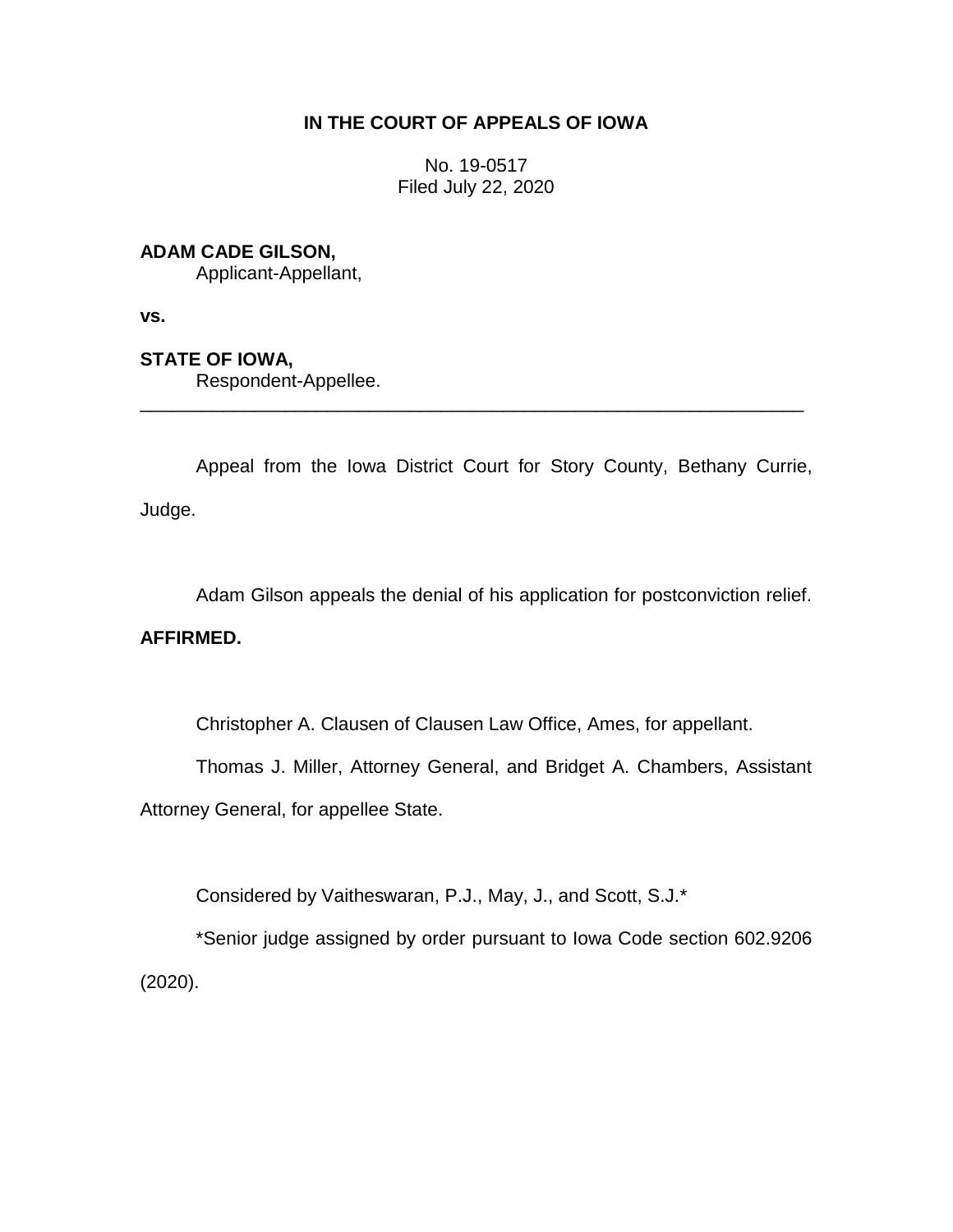#### **SCOTT, Senior Judge.**

In 2013, Adam Gilson pled guilty to a tax-stamp violation and third-degree theft in the Iowa District Court for Story County. He was sentenced to consecutive terms of imprisonment not to exceed five and two years. The terms of imprisonment were suspended, and Gilson was placed on probation for two years.

In March 2014, the State applied for revocation of Gilson's probation, alleging several violations. A warrant issued for his arrest. In May, Gilson was taken into custody in Tama County. He was subsequently indicted on federal charges. At some point, Gilson was transported to the Linn County Jail on a federal detainer. According to Gilson's testimony at the postconviction-relief trial, his attorney in federal court advised him to reach out to the State and get the probation-revocation matter resolved prior to federal sentencing. Also according to Gilson, at some point he directed his revocation counsel "to get Story County to come get" him, presumably for the purpose of serving his active warrant and resolving the probation-revocation matter, but "they basically said to just let [him] go into the federal system."

While serving his federal sentence, Gilson attempted to enter a residential drug-abuse program. At that point in time, he learned he was still under a Story County detainer for violating his probation. Gilson believed he could not enter the program with a pending detainer. As a result, Gilson, in early 2016, reached out to his revocation counsel to get the matter resolved. Following a number of continuances, a revocation hearing was held in September. At the commencement of the hearing, counsel advised the court Gilson was aware of his right to be personally present at the hearing. Gilson participated in the hearing via

2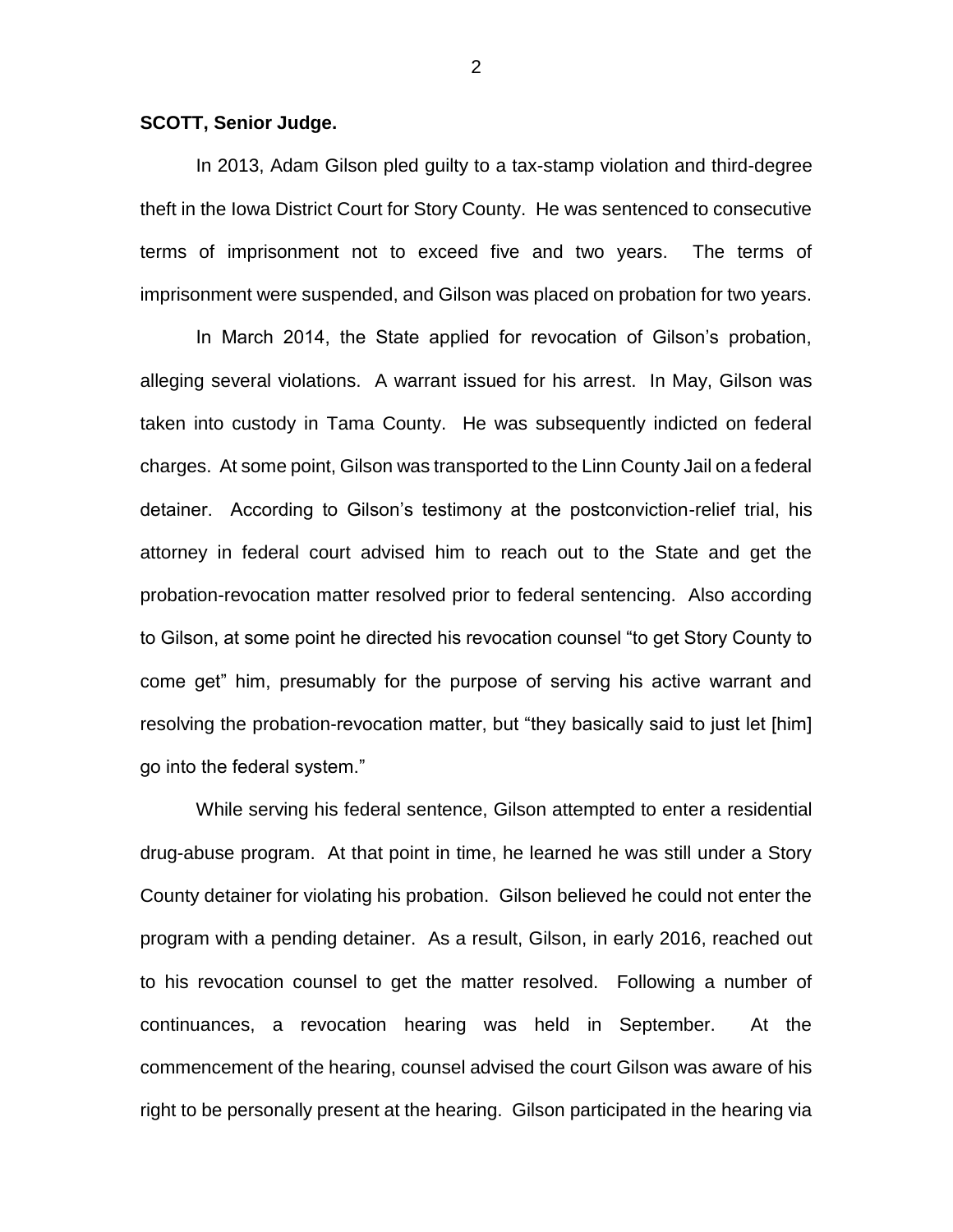telephone, and he acknowledged his waiver of his right to be personally present. Gilson stipulated to violating the terms of his probation in various respects. The court revoked Gilson's probation and imposed the original terms of imprisonment, to be served consecutively to his federal sentence.

In November, Gilson filed an application for postconviction relief. In April 2017, the district court granted the State's motion for summary disposition. We reversed and remanded for further proceedings, *see generally Gilson v. State*, No. 17-0736, 2018 WL 3472039, at \*2 (Iowa Ct. App. July 18, 2018), after which the State moved for a more specific statement and summary disposition. In his amended application, Gilson argued, among other things, (1) "his conviction and sentence should be deemed served because he attempted to be extradited back to Story County" but "Story County declined to extradite" him and (2) "his due process rights were violated when he was not permitted to appear at his probation [revocation] hearing in person but appeared by telephone."

The matter proceeded to trial. As to the due process claim, Gilson seemed to suggest he should have been entitled to wait until he completed his federal sentence, appeared at the revocation hearing in person, and demonstrated the progress he had made while in federal prison. Gilson's revocation counsel also testified at trial. He noted he specifically advised Gilson that he would have a better chance of having his State sentence ordered to be served concurrently to his federal sentence if he waited until the end of his federal sentence. On that advice, Gilson chose early on to do nothing in the probation-revocation matter. Then, later, when Gilson was unable to enter programming in federal prison, Gilson directed counsel to get the matter resolved as soon as possible. Counsel again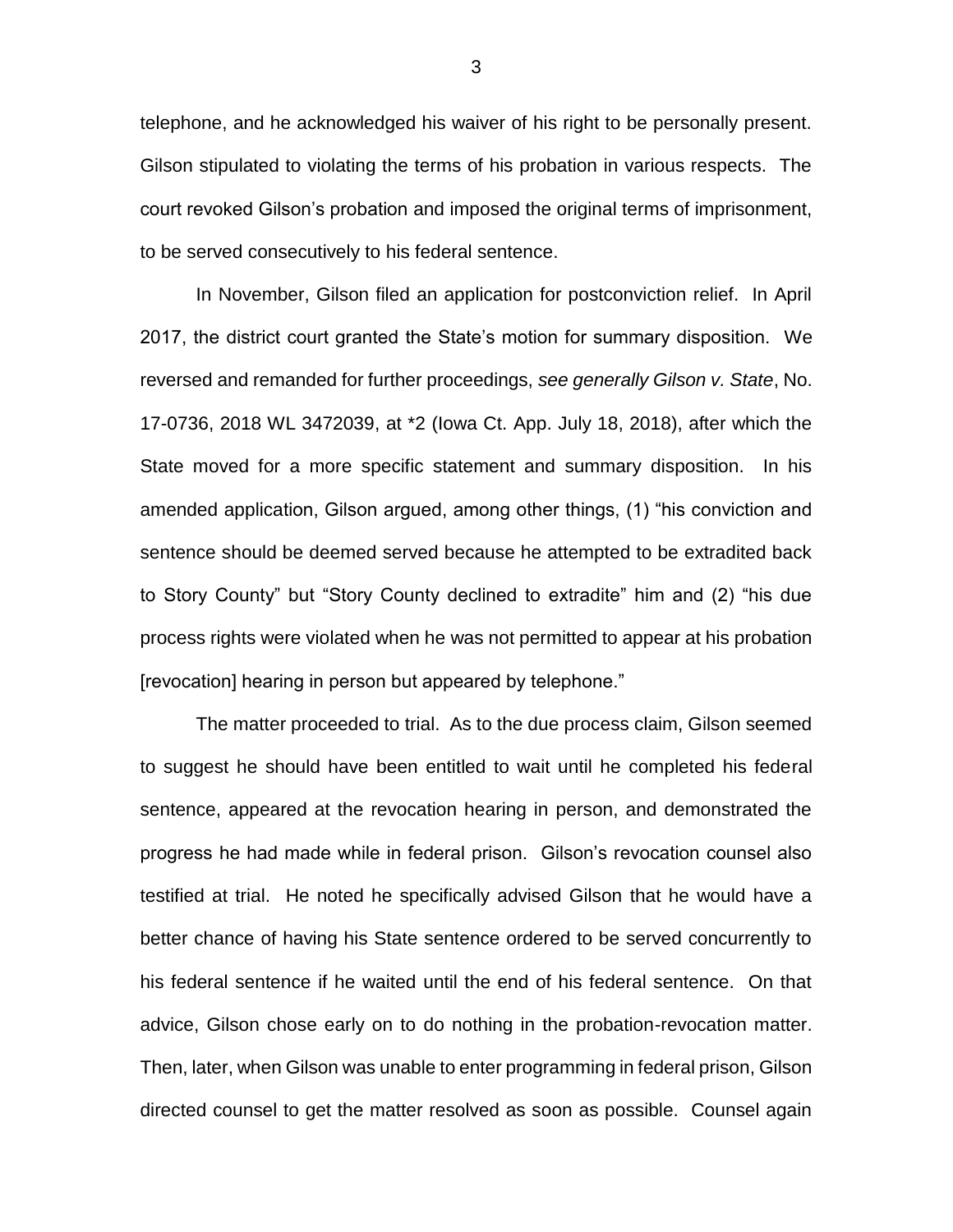advised he would have a better chance at a concurrent sentence on the State charges if he waited until he completed his federal sentence. Then, after speaking with his federal attorney, Gilson directed his revocation attorney to schedule a telephonic revocation hearing. Counsel again advised it would be better to wait, but Gilson insisted.

Ultimately, the district court denied Gilson's application for postconviction relief. This appeal followed. Appellate review of denials of postconviction-relief applications is generally for correction of legal error. *Sauser v. State*, 928 N.W.2d 816, 818 (Iowa 2019). We review constitutional claims de novo based on the totality of the circumstances. *Goode v. State*, 920 N.W.2d 520, 523 (Iowa 2018).

First, Gilson argues his sentence should be deemed served or waived because the State did not extradite him to Story County before he began serving his federal sentence. Gilson relies solely on *Shields v. Beto*, 370 F.2d 1003 (5th Cir. 1967). That case is readily distinguishable, as it merely stands for the proposition that a twenty-eight-year "lack of interest" in return of a prisoner from another state after surrendering him prior to discharging his sentence, "either by agreement between the sovereigns, by detainer, or any other affirmative action," "was equivalent to a pardon or commutation of his sentence and a waiver of jurisdiction." *Shields*, 370 F.2d at 1006. Here, the State placed a detainer on Gilson for the purpose of having Gilson returned to the State upon his completion of his federal sentence. The State exhibited a sufficient interest to preclude a waiver of jurisdiction.

Second, Gilson argues his due process rights were violated when the court allowed him to participate in the revocation hearing telephonically. But counsel